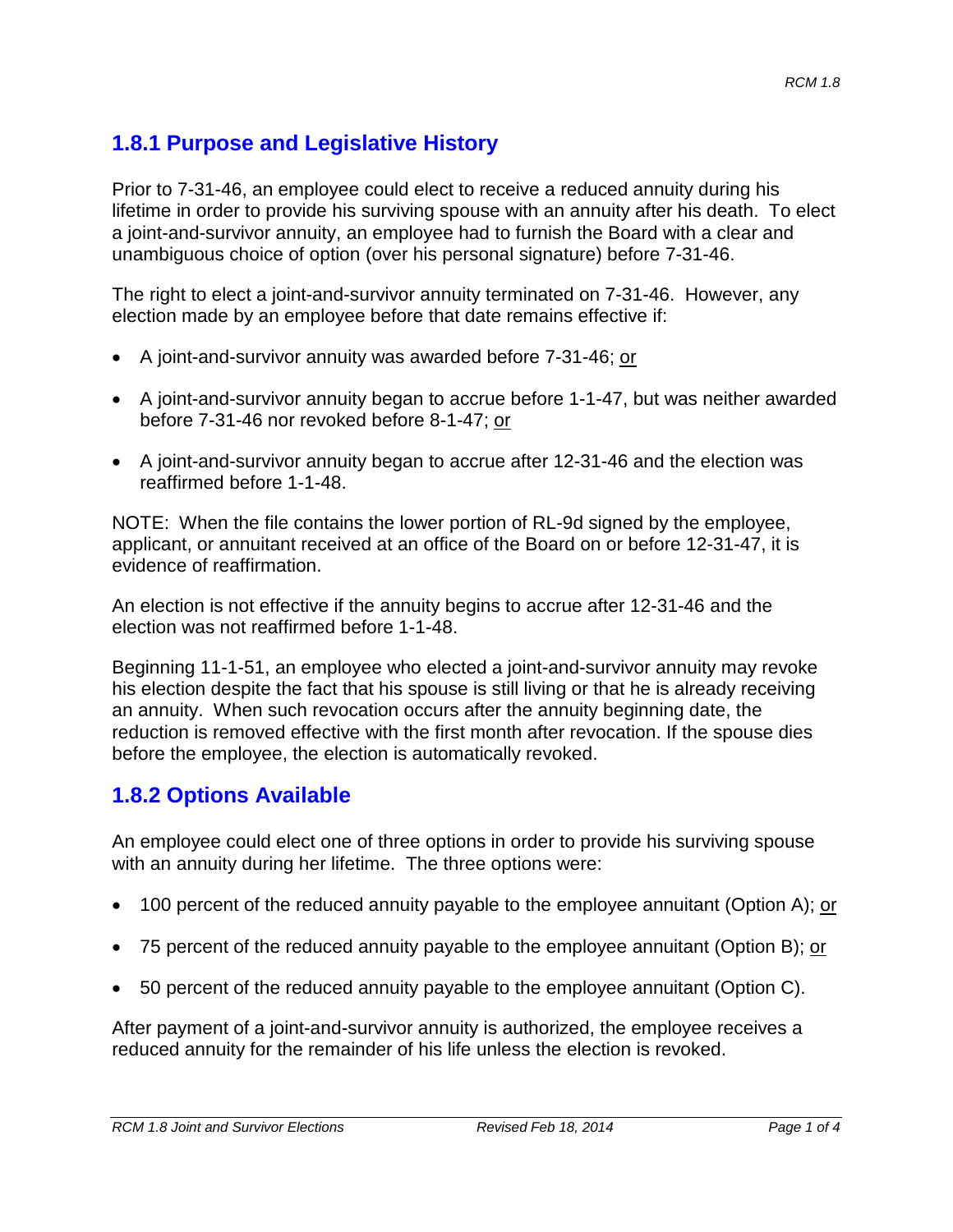No payment by reason of the election is made to the spouse of an employee during his lifetime.

# **1.8.10 Reaffirmation Of Election**

Reaffirmation of an election before 1-1-48 (usually accomplished by the completion and return to the Board of the lower portion of RL-9d) reestablished an election as of the date of the receipt of the original communication. However, further opportunity for rebuttal of the election is afforded the applicant, based on his lack of knowledge of additional reduction, provided:

- The annuity is subject to the 1/180 reduction for each month the employee is under age 65 when the annuity begins to accrue; or
- The actuarial value of the joint-and-survivor annuity is based on the subnormal life table.

## **1.8.11 When A Reaffirmed Election Becomes Invalid**

- A. Before Annuity Beginning Date A reaffirmed election of a joint-and-survivor annuity becomes invalid before the annuity beginning date if:
	- 1. The employee dies before the ABD; or
	- 2. The spouse dies before the ABD; or
	- 3. The marriage between the employee and his spouse is dissolved before the employee's ABD; or
	- 4. The employee revokes his election after 11-1-51 and before the ABD.
- B. After Annuity Beginning Date A reaffirmed election becomes invalid after the annuity beginning date when the marriage of the employee and his spouse is dissolved, or the employee voluntarily revokes his election. The beginning date of the single-life annuity is determined as follows:
	- 1. Dissolution of Marriage
		- a. When dissolution of the marriage is due to a final divorce decree, the single-life annuity is effective from the date on which the marriage is actually dissolved.
		- b. When dissolution of the marriage is due tot he death of the spouse, the single-life annuity is effective from the first day of the month after the month in which the spouse dies. However, POD of the spouse must be furnished the Board or, in lieu of POD, [an